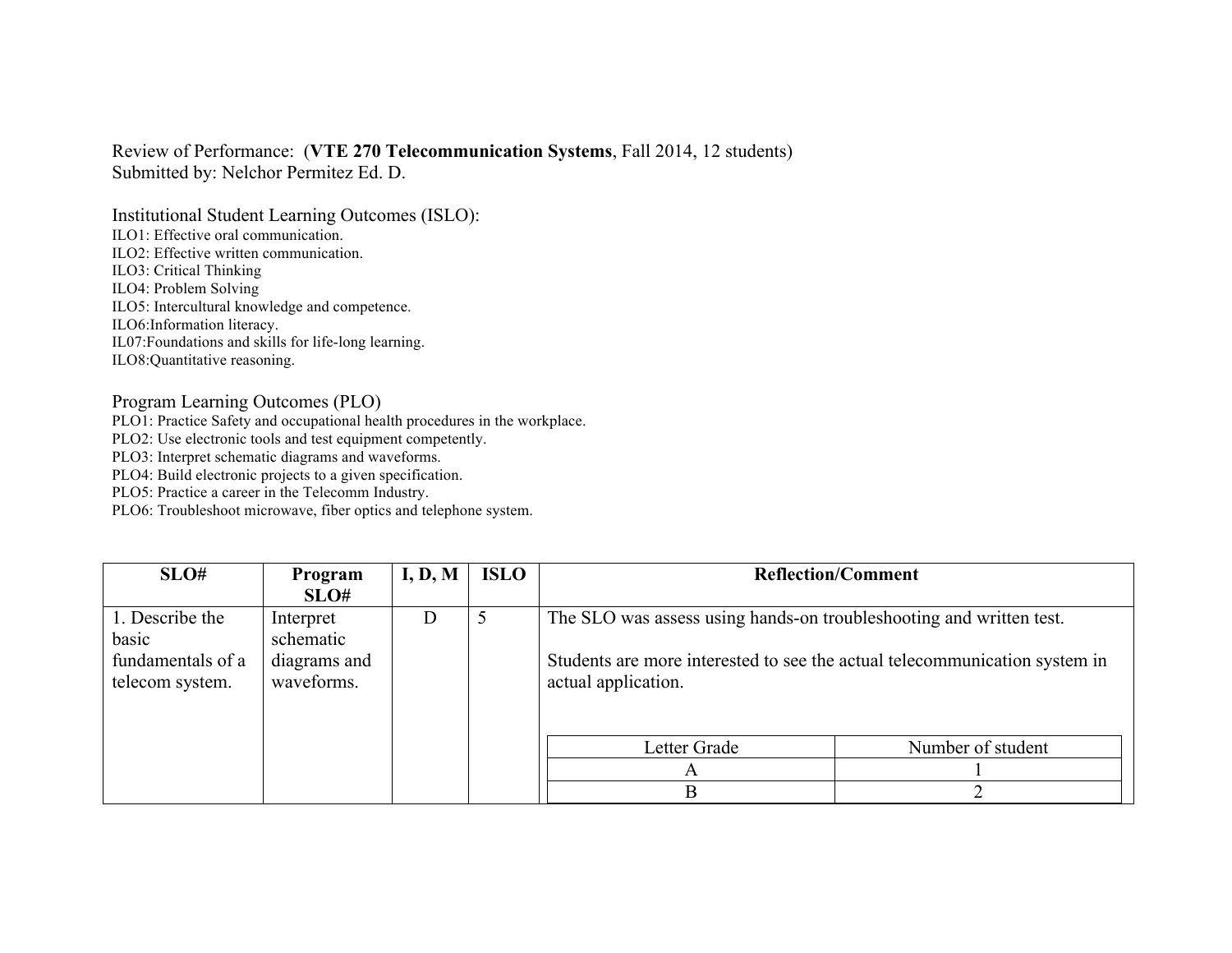|                                                                                                                                                                          |                                                      |   |   | $\mathcal{C}$                                                                                                                                                                                                                                                         | 9                                   |
|--------------------------------------------------------------------------------------------------------------------------------------------------------------------------|------------------------------------------------------|---|---|-----------------------------------------------------------------------------------------------------------------------------------------------------------------------------------------------------------------------------------------------------------------------|-------------------------------------|
|                                                                                                                                                                          |                                                      |   |   | D                                                                                                                                                                                                                                                                     |                                     |
| Describe the<br>2.<br>various types of<br>connection links<br>used by industry<br>for<br>telecommunicatio<br>n system                                                    | Interpret<br>schematic<br>diagrams and<br>waveforms. | D | 5 | The SLO was assess using hands-on troubleshooting and written test.<br>Students are more involved when they saw and touch the actual connection<br>link except for electromagnetic frequency use as connection link for<br>telecommunication systems.                 |                                     |
| worldwide.                                                                                                                                                               |                                                      |   |   | Letter Grade                                                                                                                                                                                                                                                          | Number of student                   |
|                                                                                                                                                                          |                                                      |   |   | A                                                                                                                                                                                                                                                                     |                                     |
|                                                                                                                                                                          |                                                      |   |   | $\bf{B}$                                                                                                                                                                                                                                                              | 3                                   |
|                                                                                                                                                                          |                                                      |   |   | $\mathcal{C}$                                                                                                                                                                                                                                                         |                                     |
| 3. Describe the<br>operations of the<br>mechanical and<br>electronic telephone<br>sets (Telset).                                                                         | Interpret<br>schematic<br>diagrams and<br>waveforms. | M | 5 | The SLO was assess using hands-on troubleshooting and written test.<br>Students need more time in hands-on and other practical procedure to reach<br>mastery level performance.<br>Letter Grade<br>A<br>$\bf{B}$<br>$\overline{C}$                                    | Number of student<br>$\overline{2}$ |
| $\overline{4}$ .<br>Describe the<br>two methods of<br>signal processing<br>and two types of<br>connection<br>links that are<br>commonly used today<br>telephone systems. | Interpret<br>schematic<br>diagrams and<br>waveforms. | M | 5 | The SLO was assess using hands-on troubleshooting and written test.<br>Students need more time in hands-on and other practical procedure to reach<br>mastery level performance.<br>Number of student<br>Letter Grade<br>A<br>$\bf{B}$<br>$\mathcal{C}$<br>$\mathbf F$ |                                     |